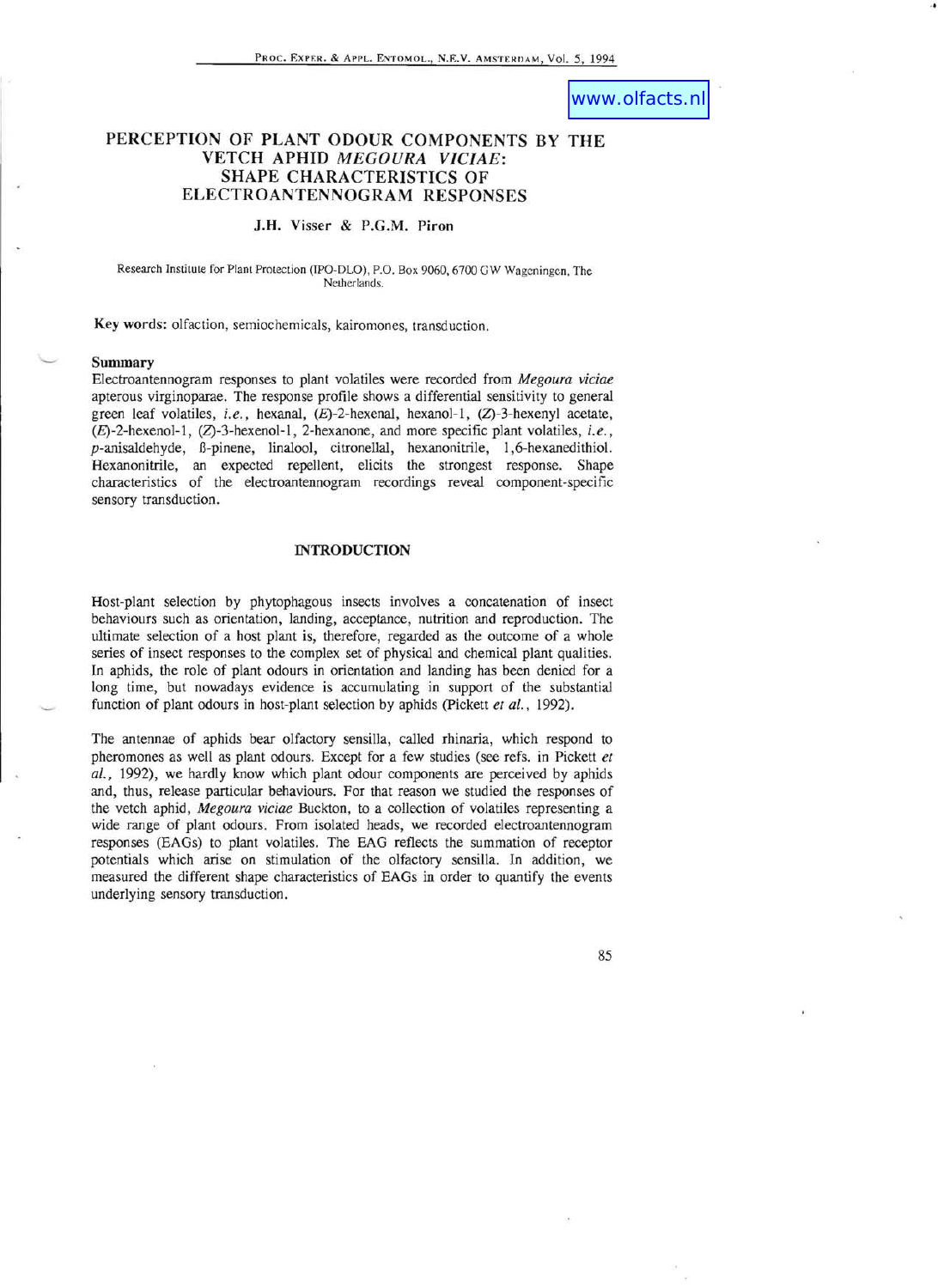## MATERIAL AND METHODS

Insects. The *M. viciae* rearing was started with one virginopara from the Lees clone (UK). Aphids were continuously reared on broad bean plants *Vicia Jaba* L. *cv.*  Minica at a day-night cycle of 17 hours light, 19°C, 60% RH, and 7 hours dark, 16°C, 60% RH, and reproduced parthenogenetically in these conditions. From this colony apterous virginoparae were used in the experiments.

Plant volatiles. Chemicals were obtained from commercial sources, *i.e.,* Aldrich, Fluka and Roth, and were  $\geq 97\%$  pure, except allyl isothiocyanate from Aldrich (95% pure). Chemicals were diluted in paraffin oil (Merck, Uvasol) to 1 % *v/v.* 

EAG recording technique. The head of an aphid was cut behind the eyes. One antenna was removed. The tip of the 6th antennal segment of the remaining antenna was cut, leaving the distal primary rhinarium untouched. The recording electrode contacted the cut tip of the antenna while the indifferent electrode was inserted in the base of the remaining head. The electrodes were glass capillaries filled with 0.1 M KCl. Ag-AgCl wires connected the preparation with the recording instruments: Grass HIP16A input probe, Grass P16D amplifier (rise time: 30 ms), Philips PM3302 oscilloscope, Krenz TRC 4010 transient-recorder and Estate PC AT386.

Odour stimuli were prepared by applying  $25 \mu l$  of the dilution onto a piece of filter paper (60 x 8 mm, S&S 589<sup>2</sup>), which subsequently was placed into a Pasteur pipette. Through a tube (internal diameter: 10 mm) air, which was purified and humidified, passed continuously over the preparation at a rate of 40 cm/s (30 ml/s). At a distance of 20 cm from the preparation, odour stimuli were injected into the main stream by passing air at a rate of 1 ml/s through the Pasteur pipette for 2 s. The position of stimulus injection in the main flow caused a delay in arrival of odour stimuli at the preparation of 0.5 s. The onset of stimulus injection triggered the storage of the recording. Data were digitized and stored by the transient-recorder and transferred to the PC. Each antenna was stimulated with a series of plant volatiles at regular intervals of 30 s. In order to compensate for the decrease in responsiveness of the antennal preparation in the course of time, the antenna was stimulated by a standard, *i.e.*, a Pasteur pipette containing 25  $\mu$ l of (E)-2-hexenal diluted in paraffin oil to 1 % *vlv,* prior and past each stimulation by a plant volatile.

Data analysis. Software in ASYST was developed in order to analyse the digitized EAG recording. The recording was corrected for DC drift and smoothed. From each recording the following values were extracted in time periods starting with the onset of stimulus injection at second 0.0: (a) *Peak* is the largest deflection in 0.0-2.5 s (in  $\mu$ V), (b) *Mean Response* is the mean deflection in 1.5-2.0 s (in  $\mu$ V), (c) *Rise* is the mean deflection in 0.0-1.0 s relative to the Mean Response (in %), and (d) *Decay* is the mean decrease of deflection in 2.5-3.5 s relative to the Mean Response (in %) . The foregoing time periods were selected in order to counterbalance the 0.5 s delay of stimulus arrival at the preparation after injection onset as well as to quantify the different shape charactistics of EAG recordings. *Normalized Peak* responses were calculated relative to the responses of adjacent standards (in %).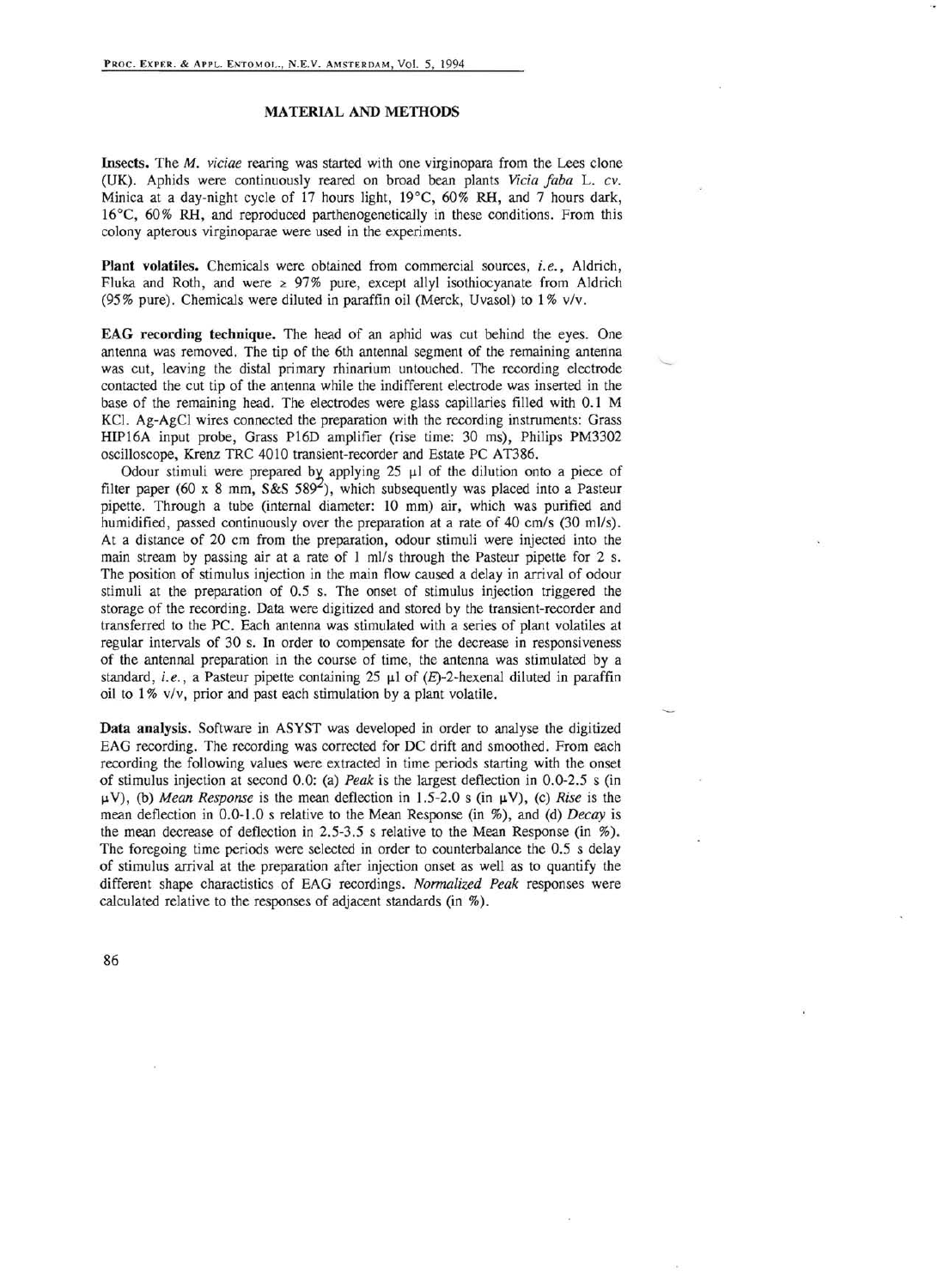## RESULTS AND DISCUSSION

Specificity. The normalized EAG peak responses to the array of plant volatiles shows the specificity of the olfactory receptor system in *M. viciae* (Figure I). In the class of the general green leaf volatiles (Visser *et al.*, 1979), hexanal and (E)-2hexenal elicit the strongest responses, followed by, in decreasing order, hexanol-I,  $(Z)$ -3-hexenyl acetate,  $(E)$ -2-hexenol-1,  $(Z)$ -3-hexenol-1 and 2-hexanone. From this response profile, it is concluded that aldehydes elicit stronger responses than alcohols (hexanal *v.* hexanol-l, (£)-2-hexenal *v.* (£)-2-hexenol-l) and ketones (hexanal *v.* 2 hexanone), one double bond in the alcohols decreases the response (hexenol-I *v.*  hexanol-1), while an acetate group restores the response  $((Z)$ -3-hexenyl acetate  $v$ .  $(Z)$ -3-hexenol-l).

The response profile (Figure I) to the remaining of the plant volatiles, the group being chemically very diverse, shows an additional high sensitivity of the M. *viciae*  antenna to p-anisaldehyde (4-methoxybenzaldehyde),  $(-)$ - $(1S)$ - $\beta$ -pinene, linalool, citronellal, hexanonitrile and 1,6-hexanedithiol. Small changes in the molecular structure of plant volatiles strongly affect their perception by M. *viciae* olfactory sensilla (benzaldehyde v. p-anisaldehyde, geraniol v. linalool, (+)-citronellol v. citronellal). It is striking that the non-host-plant volatile hexanonitrile elicits the strongest response of all volatiles tested. Nitriles are present in the headspace of macerated plant parts of *Brassica* species (Tollsten & Bergström, 1988). Hexanonitrile is, therefore, expected to act as strong repellent for M. *viciae*  analogous to the repellency of isothiocyanates for *Aphis Jabae* (Isaacs *et at., 1992).* 

Sensory transduction. On hitting the antenna and entering the pores of the olfactory sensilla, the odour molecules are thought to be transported by carrier proteins to the receptor sites in the dendritic membrane. The molecule-receptor interaction initiates ion channels to open, which consequently depolarizes the dendritic membrane and produces the receptor potential. The sum of all receptor potentials in the population of olfactory sensilla, is reflected in the EAG. After stimulation, the odour molecules are inactivated by enzymes. This whole process, which is more complicated than described here, is called sensory transduction and proceeds at the subcellular level in a few seconds (see refs. in Dickens *et at.,* 1993). The shape of the EAG is affected by the three events underlying sensory transduction: (1) Rise of the EAG is proportional to the velocity of odour transport to receptor sites, (2) Peak relates to the number of molecule-receptor interactions, and (3) Decay reflects the speed of inactivation of odour molecules.

From the digitized EAG recordings of *M. viciae,* the mean Rise and the mean Peak values were calculated for each plant volatile (Figures 2 and 3). It is obvious that plant volatiles are differently processed in the course of sensory transduction. Rise can be divided into two classes: one for volatiles which are transported rapidly to receptor sites, and the second for those showing slow transport. Decay can be distinguished in three classes for respectively fast, medium and slow inactivation of volatiles after stimulation. Therefore, it is concluded that the olfactory sensilla of M. *viciae* express, in addition to the differential sensitivity for the array of plant volatiles, component-specific sensory transduction.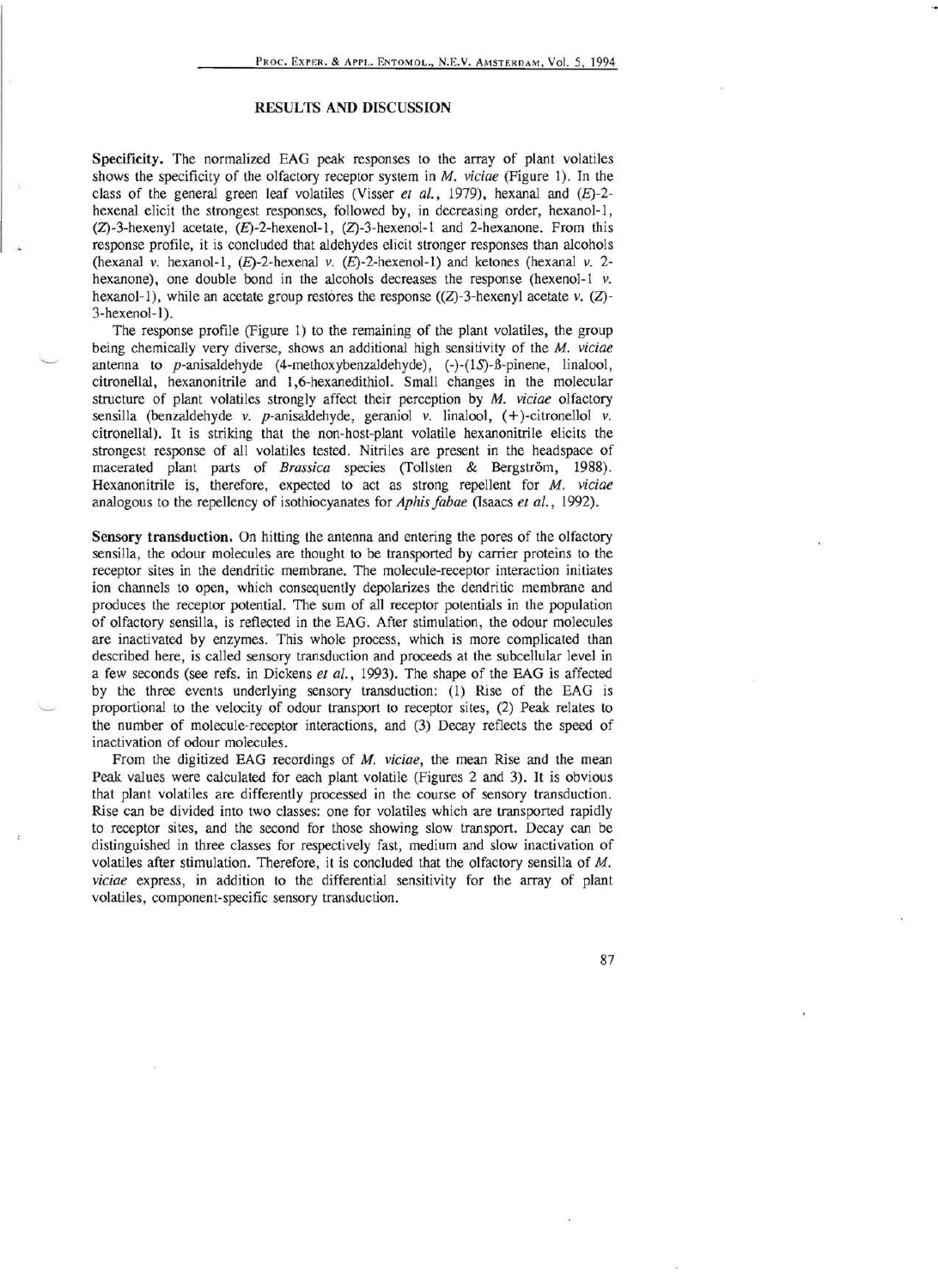

*Fig.* 1. *Normalized EAG Peak responses of apterous virginoparae of Megoura viciae to plant volatiles diluted in paraffin oil (at the source:* 1% *v/v). Bars show means and* 95% *confidence intervals (n=9-14).*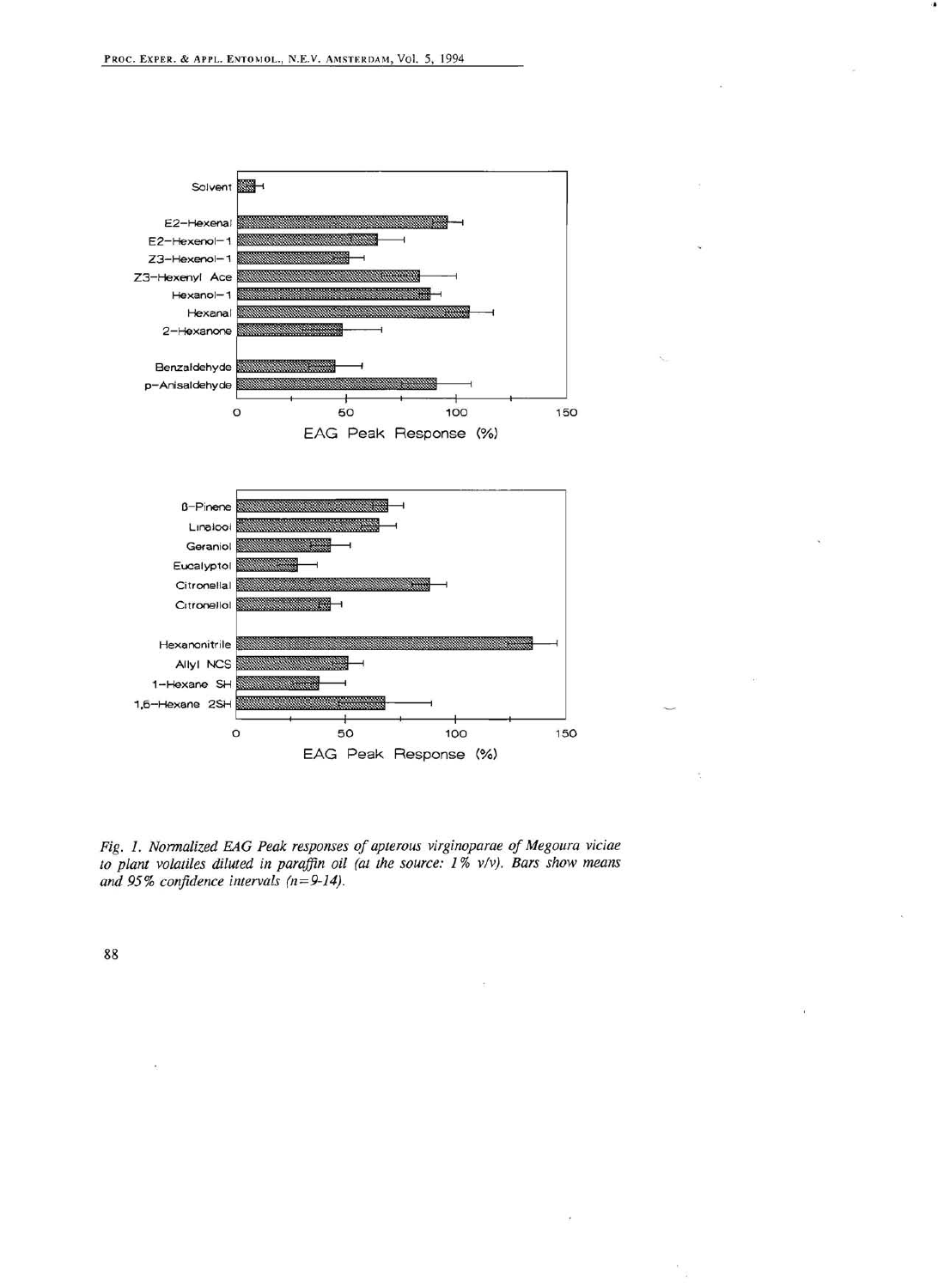

J.

Peak of EAG (%)

Fig. 2. Shape characteristics of EAG responses of apterous virginoparae of Megoura viciae to plant volatiles (volatiles listed in Figure 1). Top: mean normalized Peak versus mean Rise of EAG. Bottom: mean normalized Peak versus mean Decay of EAG.